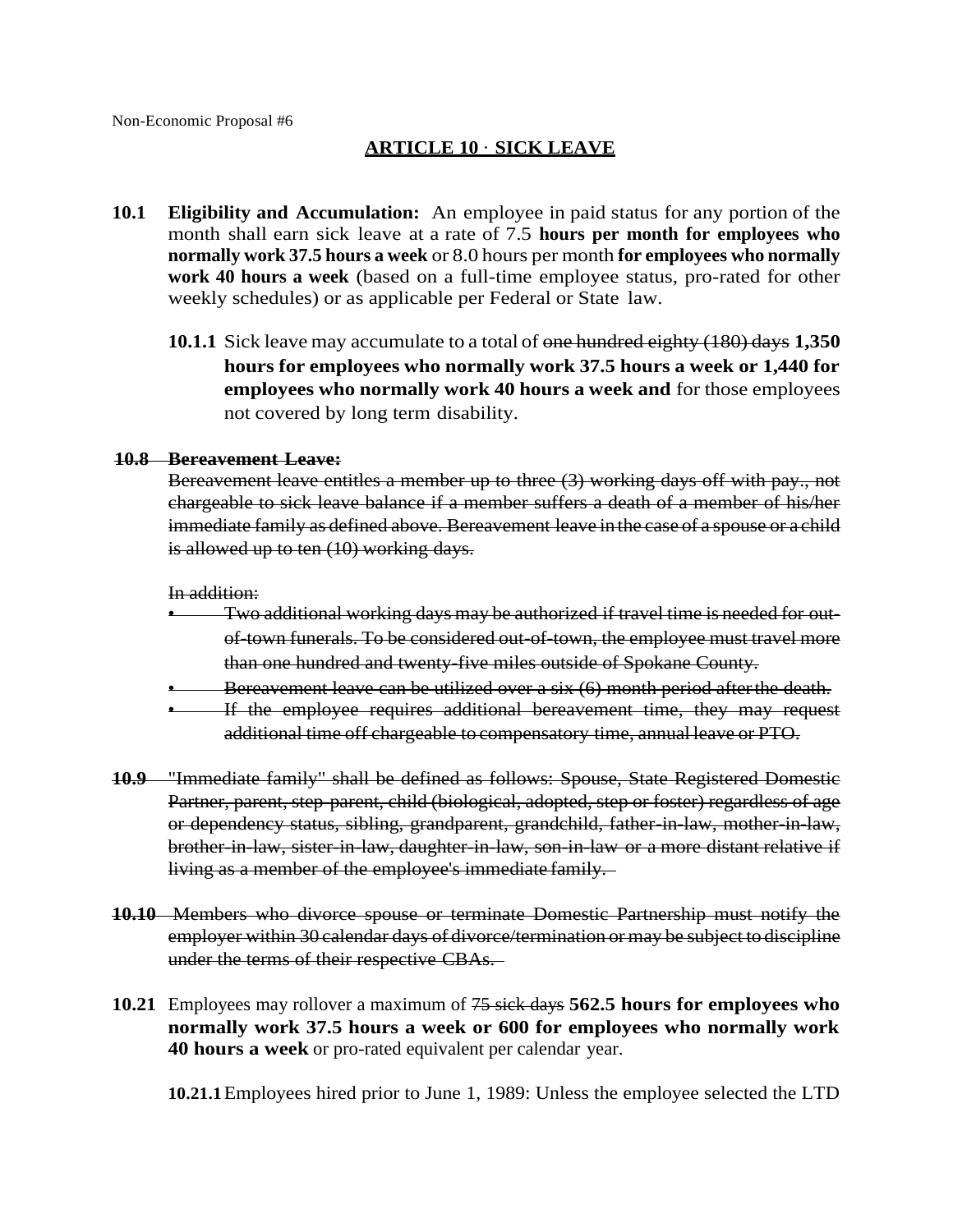plan, an employee hired before June 1, 1989, may rollover a maximum of 180 sick days **1350 hours for employees who normally work 37.5 hours a week or 1,440 for employees who normally work 40 hours a week** or prorated equivalent. Upon retirement or death, accrued sick leave will be paid at 50% of accrued leave balance (max of 130 days **975 hours for employees who normally work 37.5 hours a week or 1,040 for employees who normally work 40 hours a week**) at the employee's final pay rate to a maximum of 65 days **487.5 hours for employees who normally work 37.5 hours a week or 520 for employees who normally work 40 hours a week**.

**Cordon Smith, Jr. (Mar 24, 2022 10:00 PDT)** 2022 10:00 PDT 2022 10:00 PDT 2022 10:00 PDT 2022 10:00 PDT 2022 10:00 PDT 2022 10:00 PDT 2022 10:00 PDT 2022 10:00 PDT 2022 10:00 PDT 2022 10:00 PDT 2022 10:00 PDT 2022 10:00 P

For the Union: For the County: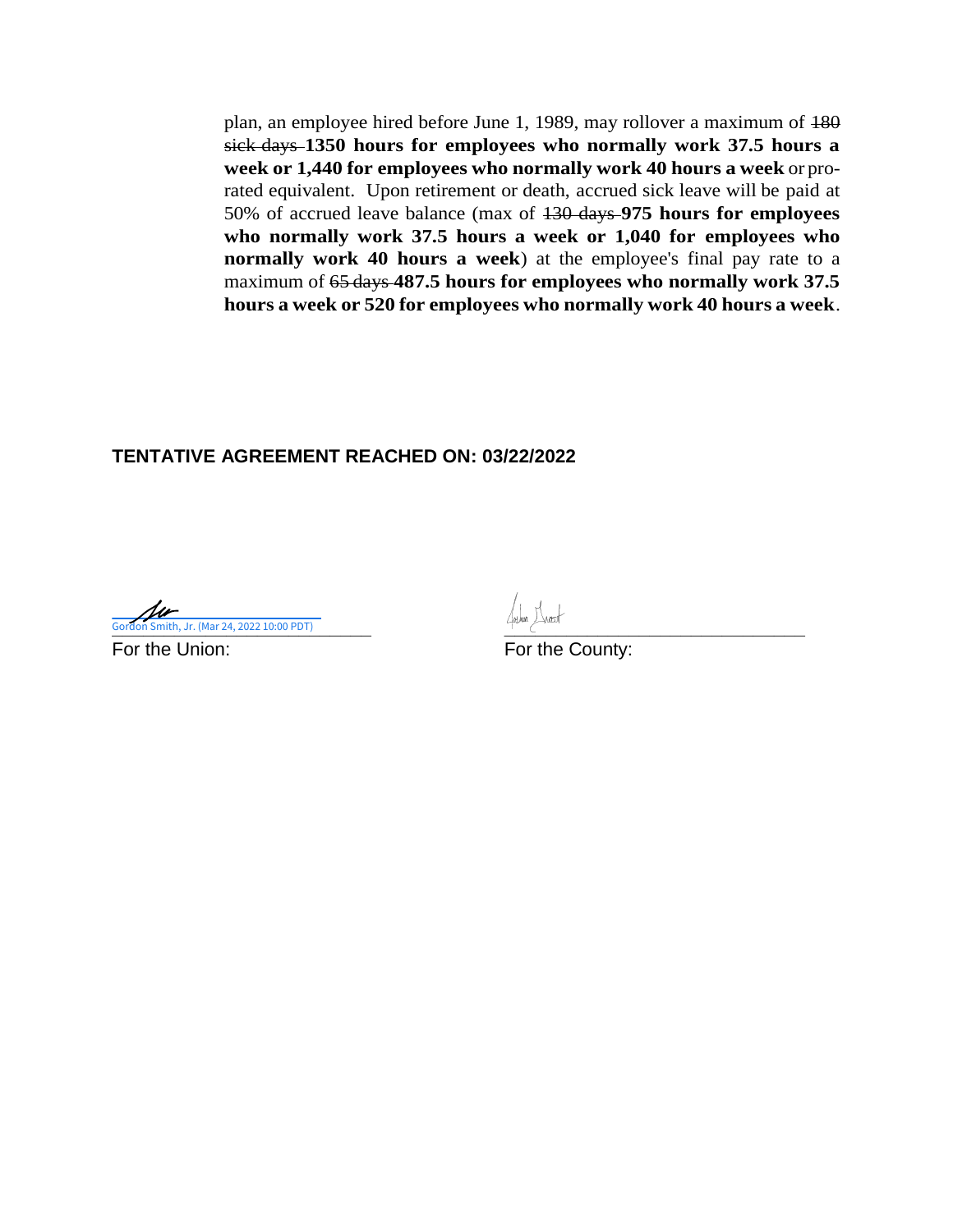# **ARTICLE 16 - SENIORITY**

- **16.1 Seniority:** For the purpose of layoffs, as well as bidding of vacations and shifts, seniority shall be defined as:
	- **16.1.1** Total length of service within job classification;
	- **16.1.2** Total length of service within the Department;
	- **16.1.3** Total length of service within the County.
	- **16.1.4** For the purpose of computing seniority, all authorized paid leave shall be considered as time worked.
	- **16.1.5** The first **twelve (12) months** two thousand eighty (2080) straight time hours worked of employment shall be deemed a probationary period and during such probationary period, an employee may be transferred, laid off or terminated at the discretion of the Employer. Probationary employees continued in the service of the Employer subsequent to the twelfth (12th) month after the initial date of employment, shall become regular employees.
	- **16.1.6** Posting: Once each year the Employer shall post on all staff bulletin boards a seniority list showing the continuous service of each employee. A copy of the seniority list shall be furnished to the Union when it is posted.

**Cordon Smith, Jr. (Mar 24, 2022 10:00 PDT)** 2022 10:00 PDT 2022 10:00 PDT 2022 10:00 PDT 2022 10:00 PDT 2022 10:00 PDT 2022 10:00 PDT 2022 10:00 PDT 2022 10:00 PDT 2022 10:00 PDT 2022 10:00 PDT 2022 10:00 PDT 2022 10:00 P For the Union: For the County: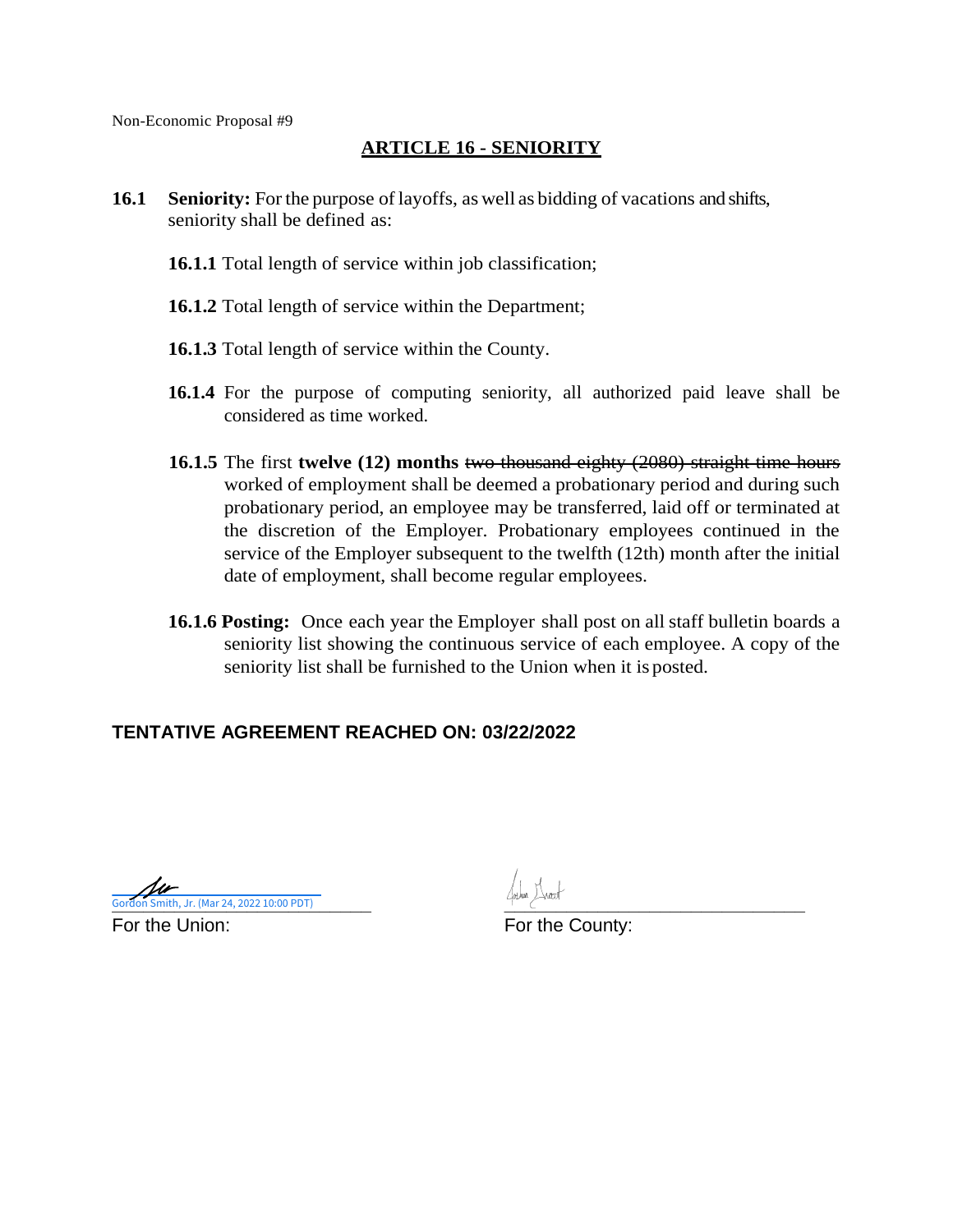# **ARTICLE 17 - DISCIPLINE AND DISCHARGE**

- **17.1 Administration:** In the administration of this Section, a basic principle shall be that discipline, other than termination, should be corrective in nature rather than punitive. Oral reprimands will not be used as the basis for further disciplinary action after twelve (12) months if there have been no repeated offenses concerning the same matter as the reprimand. Written reprimands will not be used as the basis for further disciplinary action after twenty-four (24) months if there have been no repeated offenses concerning the same matter as the reprimand. Suspensions will not be used as the basis for further disciplinary action after sixty (60) months if there have been no repeated offenses concerning the same matter as the suspension. The employee shall have the right to Union representation at all disciplinary actions or measures. The employer shall inform the employee when a meeting or investigation may result in disciplinary action.
- **17.2 Measures:** Disciplinary actions or measures shall include only the following: Other forms of disciplinary actions not listed above may be mutually agreed to by authorizes representatives of the Union and County.

**17.2.1** Oral reprimand;

- **17.2.2** Written reprimand (notice to be given to the employee in writing with reasons);
- **17.2.3** Suspension (notice to be given to the employee and the Union in writing with reasons within one (1) working day of the suspension). At the employer's discretion, employee's annual leave balance can be used in lieu of an unpaid suspension. Seniority will still be adjusted for the length of the disciplinary suspension;
- **17.2.4** Discharge (notice to be given in writing to the employee and the Union, with reasons, within one (1) workday of the discharge).
- **17.3** Any disciplinary action or measure may be grieved through Article 18-or Civil Service but not both.
- **17.4** The disciplinary measures above are listed from the least severe to the most severe. Repeated actions by an employee bringing about disciplinary measures may subject the employee to more severe measures. The level of the disciplinary action will be dependent on the severity of the incident.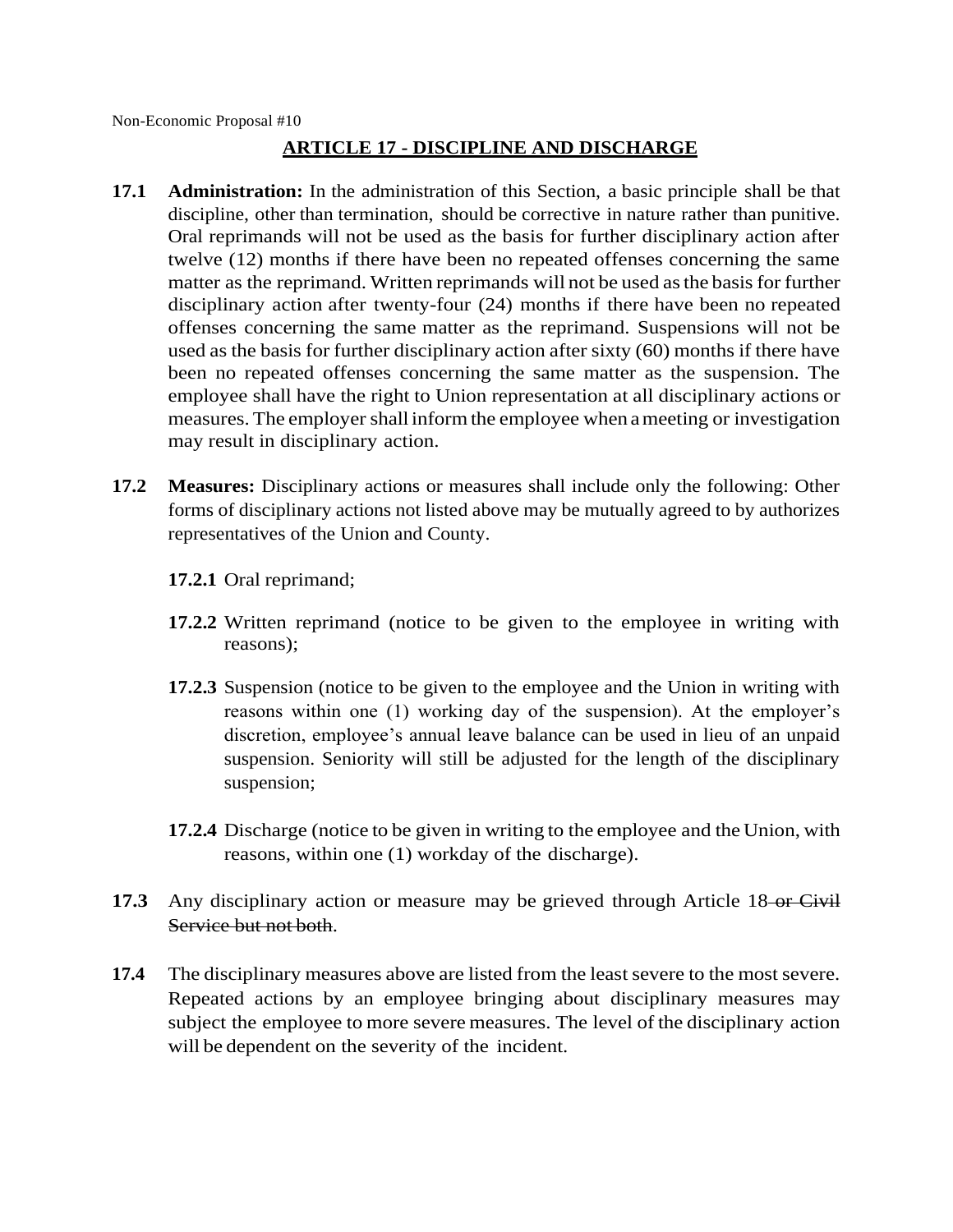#### **17.5 Suspension/Termination**

- **17.5.1** The Employer shall not suspend/terminate any employee without just cause.
- **17.5.2** In cases of suspension/termination, the employee shall have the right to a pre- suspension/pre-termination hearing. He/she shall be presented either orally or in writing with the nature of the charges against him/her, the facts supporting them, and the opportunity to respond to said charges. The employee shall have the right to have a Union representative present. The employee and his/her steward will be notified in writing that the employee has been suspended and/or terminated.
- **17.5.3** Any employee found to be unjustly suspended or terminated shall be reinstated with full compensation for all lost time and full restoration of all rights and conditions of employment. However, this does not preclude a compromise settlement.
- **17.5.4** In cases of suspension the following shall apply:
	- a. A pre-suspension hearing may not be held if the incident warrants immediate action due to safety or security reasons.
	- b. A response to the charges given to the employee shall be answered within twenty-four (24) hours.

#### **17.6 Severe Offenses**

Severe offenses can result in severe disciplinary measures up to and including termination. Proven incidents of the following **severe** offenses may result in advanced disciplinary steps in accordance with Article 17.4. **Examples of severe offense may include, but are not limited to, the following:**

- **17.6.1** Theft or conversion of time, money, materials or property from the County or other employees;
- **17.6.2** Physical altercation or threat of physical violence;
- **17.6.3** Willfully damaging County property or another employees' property;
- **17.6.4** Falsifying records or documents.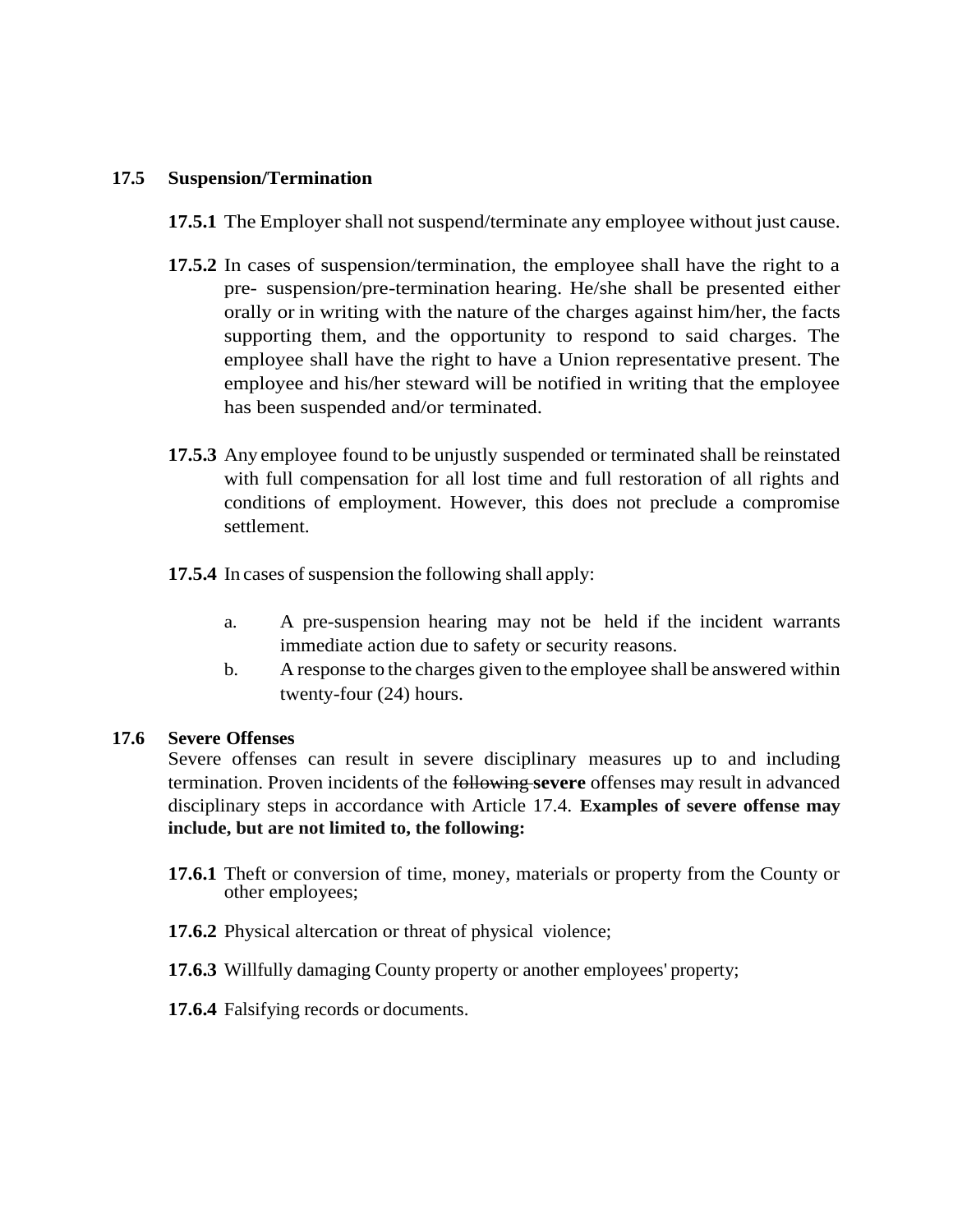**Cordon Smith, Jr. (Mar 24, 2022 10:00 PDT)** Gordon Smith, Jr. (Mar 24, 2022 10:00 PDT)

For the Union: The County: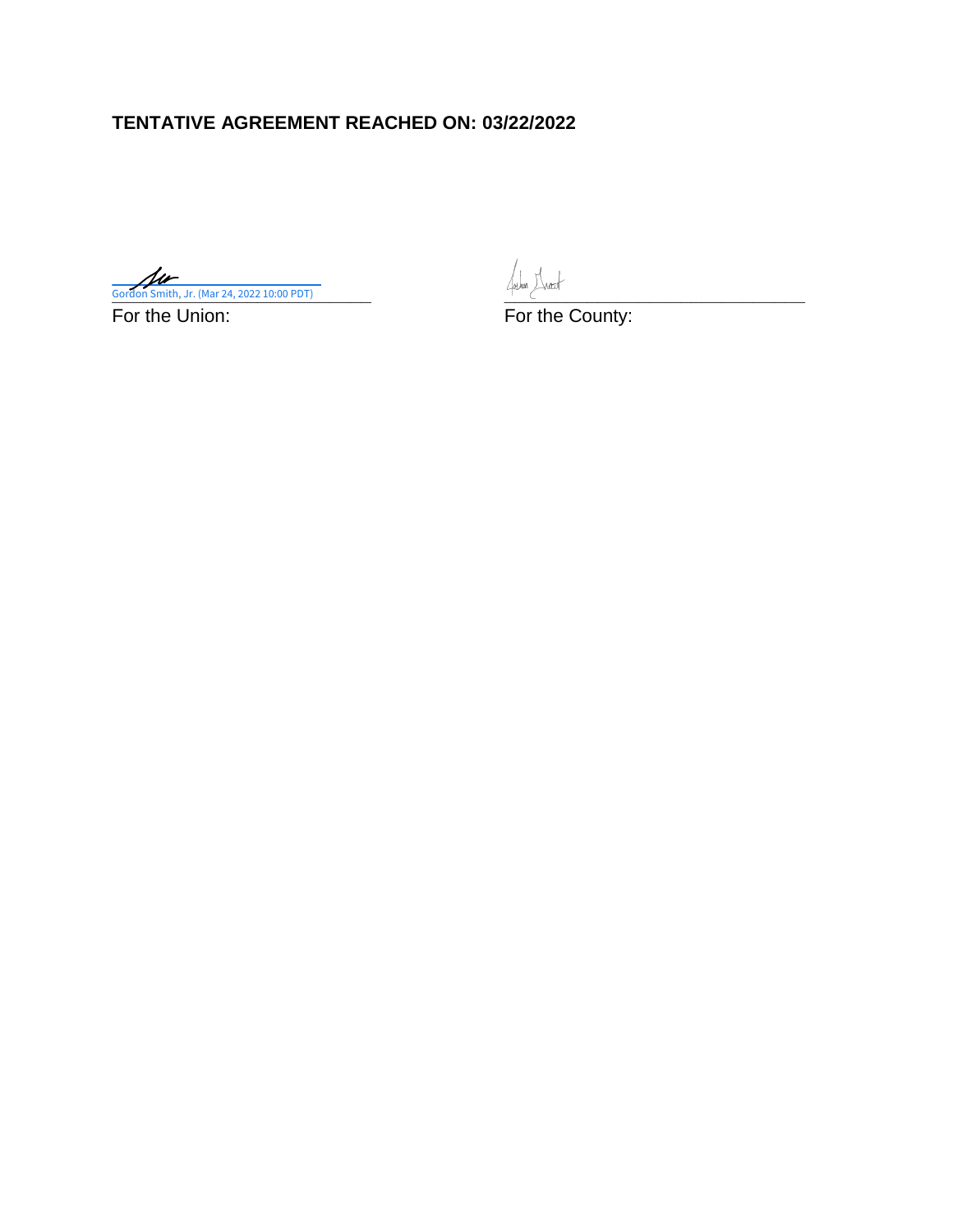#### **ARTICLE 21- INFORMATION REQUESTS**

The Employer agrees to provide the Union, upon written request **by the Union Staff Representative or Local President**, access to materials and information necessary for the Union to fulfill its statutory responsibility to administer this Agreement. When the Union submits a request for information that the Employer believes is unclear or unreasonable, or which requires the creation or compilation of a report, the Employer will contact the Union staff representative and the parties will discuss the relevance and costs associated with the request.

**Cordon Smith, Jr. (Mar 24, 2022 10:00 PDT)** th, Jr. (Mar 24, 2022 10:00 PDT)

For the Union: The County: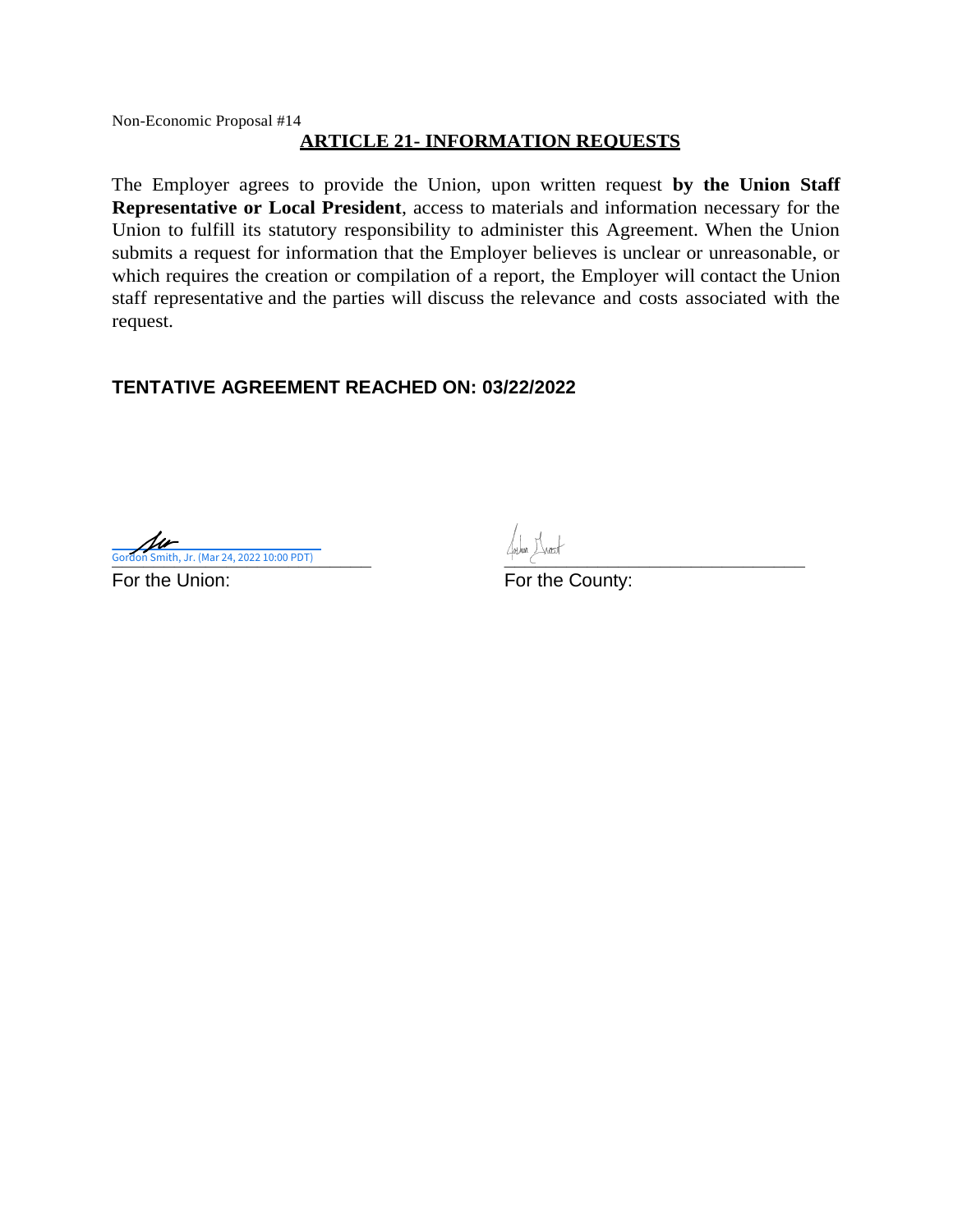#### **ARTICLE 23** - **AUTHORIZED AGENTS**

For the purposes of administering the terms and provisions of this Working Agreement:

- **23.1** The County's principle authorized representative shall be the Human Resource **Employee & Labor Relations** Manager or his/her duly authorized representative (Address: 824 North Adams Street, Spokane, WA 99260, Telephone: (509) 477-2880) except where a particular County representative is specifically designated by the HR Director or the **Employee &** Labor Relations Manager in connection with the performance of a specified function or obligation set forth herein.
- **23.2** The Union's authorized representative(s) shall be the Staff Representative(s) or his/her duly authorized representative of the Washington State Council of County and City Employees, AFSCME, AFL-CIO (Address: 1105 W. Francis Ave., Suite C, Spokane, WA 99205, Telephone: (509) 328-2830).

**Cordon Smith, Jr. (Mar 24, 2022 10:00 PDT)** 

For the Union: For the County: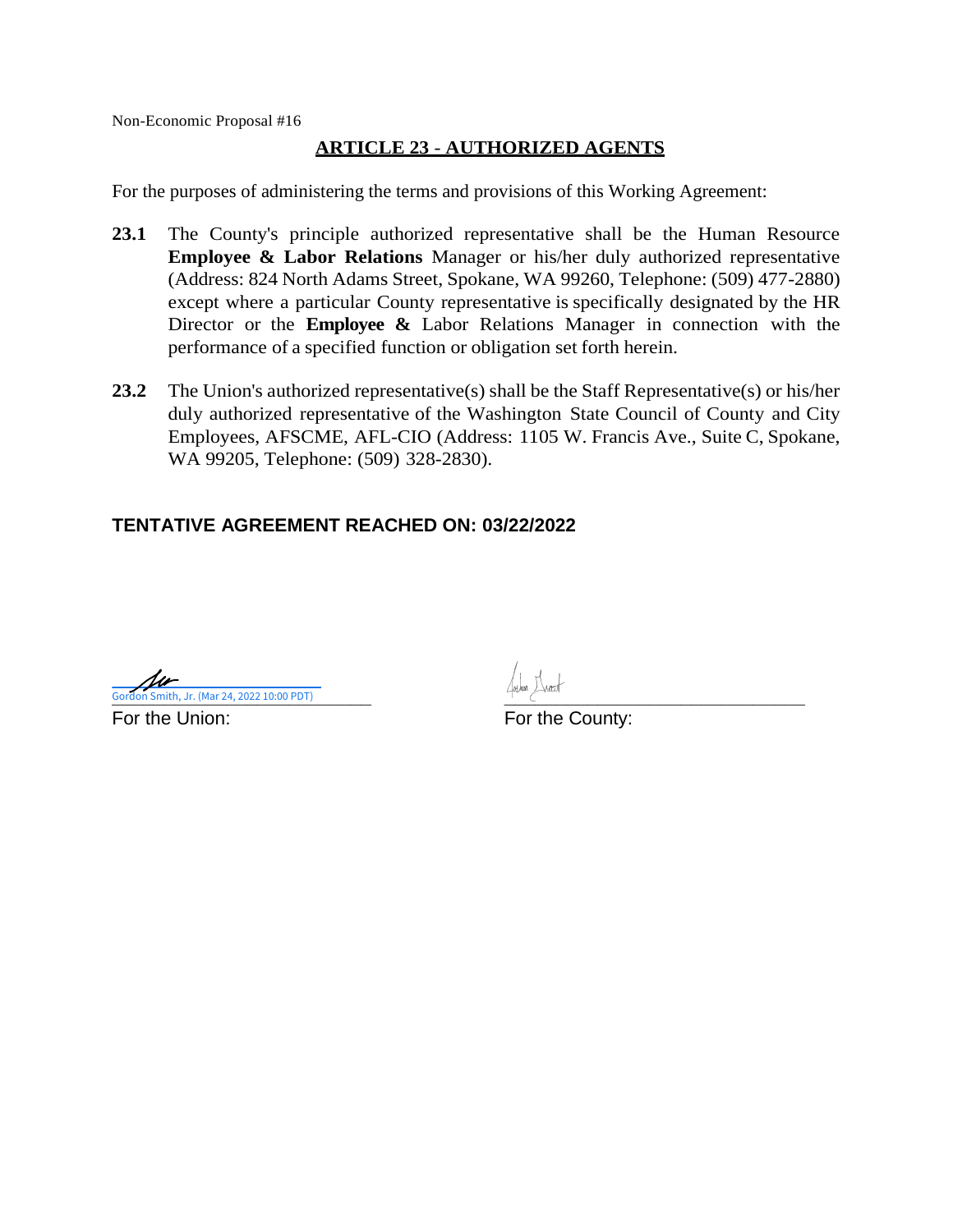#### **ARTICLE 24** - **SAVINGS CLAUSE**

- **24.1** For the purposes of this Section, the Agreement shall consist of the Master Contract and all Supplemental Agreements reached pursuant to this contract.
- 24.2 Should any Article, Section, or portion thereof, of this Agreement be held unlawful and unenforceable by any court of competent jurisdiction, such decision of the court shall apply only to the specific Article, Section, or portions thereof directly specified in the decision; upon issuance of such a decision, the parties agree immediately to negotiate a substitute for the invalidated Article, Section, or portion thereof. Supplemental Agreements modifying provisions of this Agreement shall be attached to the Master Contract.

**Cordon Smith, Jr. (Mar 24, 2022 10:00 PDT)** 

For the Union: For the County: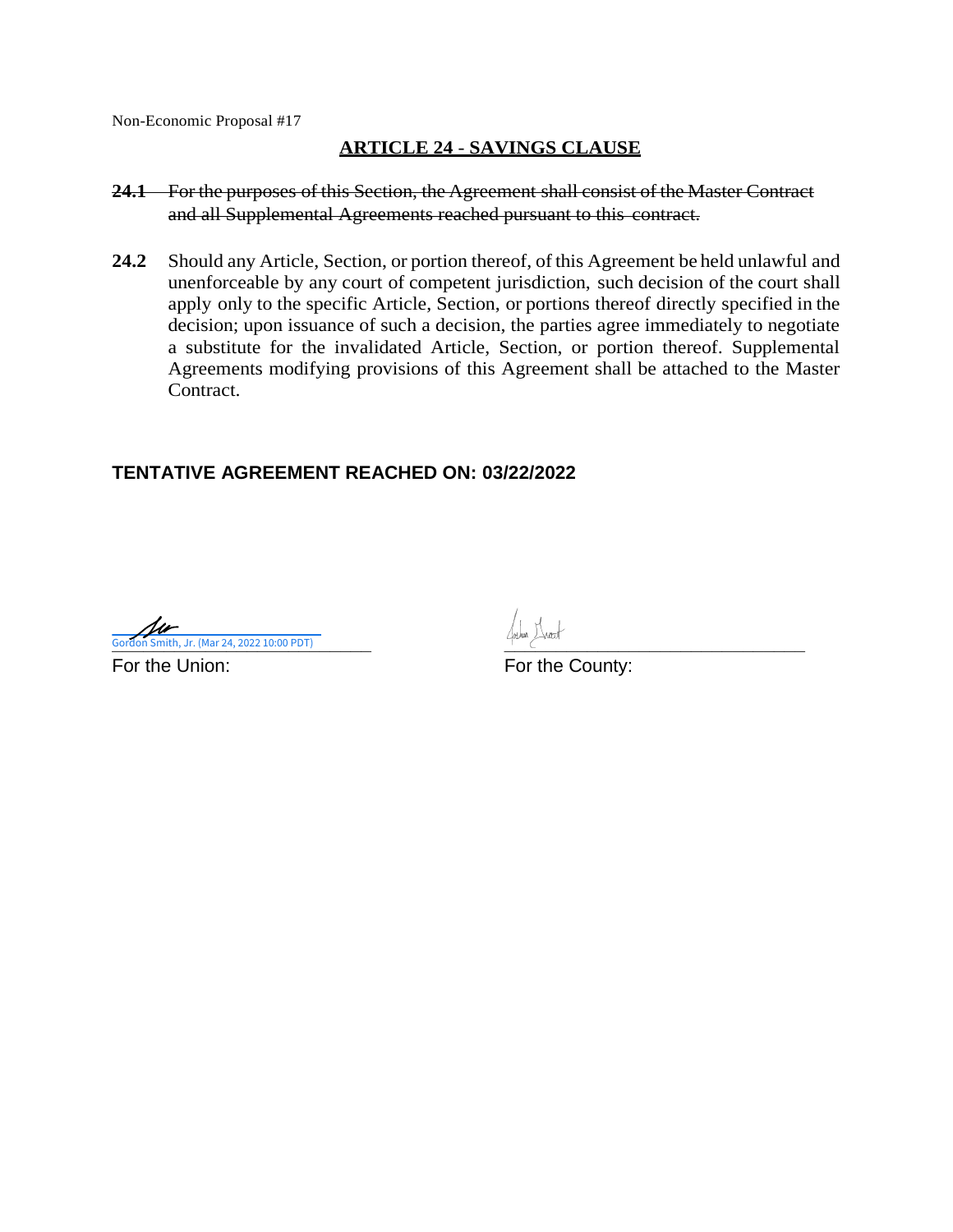#### **PREAMBLE**

This Agreement, made and entered into this 1<sup>st</sup> day of January, **2021 by** and between the Board of County Commissioners of Spokane County, hereinafter referred to as the "County" and Local 492-**M** and the Washington State Council of County and City Employees, Council #2, AFSCME, AFL-CIO, hereinafter referred to as the "Union."

# **TENTATIVE AGREEMENT REACHED ON: 03/22/2022**

**Cordon Smith, Jr. (Mar 24, 2022 10:00 PDT)** 2022 10:00 PDT 2022 10:00 PDT 2022 10:00 PDT 2022 10:00 PDT 2022 10:00 PDT 2022 10:00 PDT 2022 10:00 PDT 2022 10:00 PDT 2022 10:00 PDT 2022 10:00 PDT 2022 10:00 PDT 2022 10:00 P

For the Union: For the County: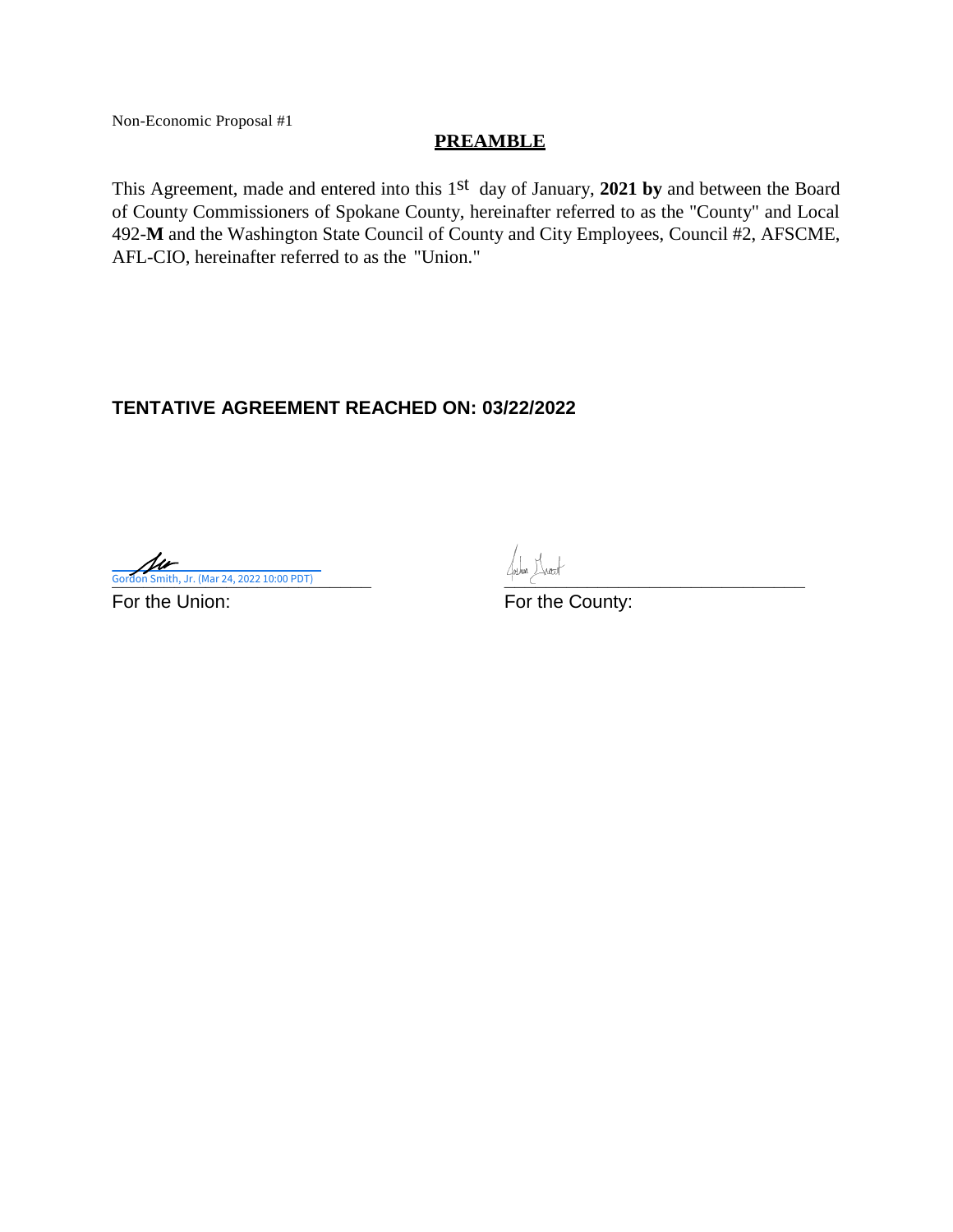#### **ARTICLE 4 · UNION RECOGNITION**

The Employer recognizes Local 492-NM of the Washington State Council of County and City Employees ofthe American Federation of State, Countyand Municipal Employees, Council 2, AFL-CIO, as the exclusive bargaining representative for all full time and regular part-time employees listed in the classifications in positions in the Detention Services, acting in their official capacity for the purposes of collective bargaining with respect to wages, hours and other conditions of employment.

**Cordon Smith, Jr. (Mar 24, 2022 10:00 PDT)** 

For the Union: For the County: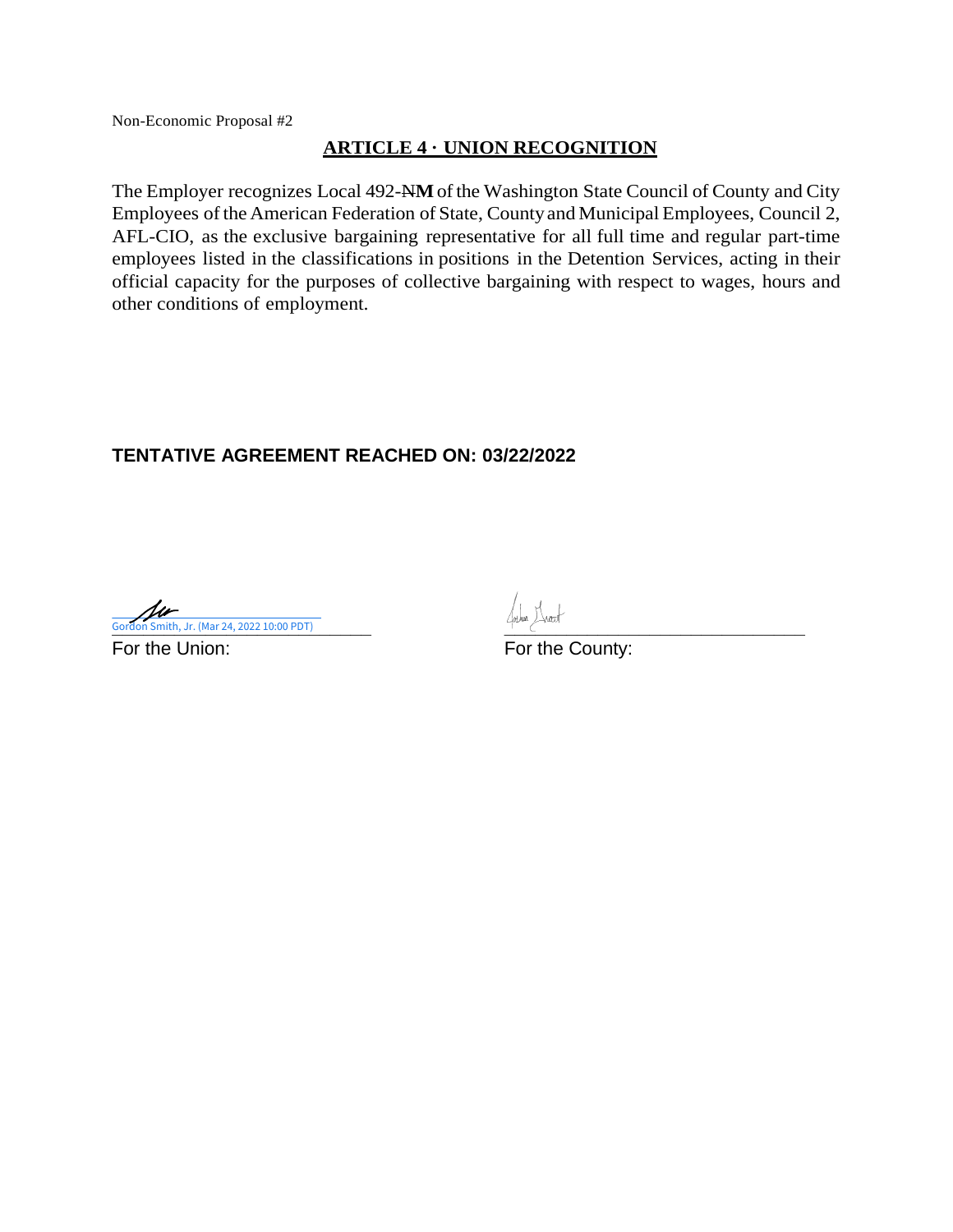# **ARTICLE 9 - ANNUAL LEAVE**

#### **9.1 Eligibility and Allowance:**

- **9.1.1** Employees shall start to earn annual leave allowance as of the first of the month nearest their date of hire. Employees hired on or before the 15th of the month shall receive credit for the full month. Employees hired after the 15th of the month shall not receive credit for that month. Newly hired probationary employees shall not be eligible to take paid vacation until they have accrued six (6) days of vacation. Employees separating from service on or before the 15th of the month will not receive any credit for that month. Employees separating after the 15th of the month will receive credit for the full month.
- **9.1.2** Annual leave allowance shall be earned annually based on the following schedule:
	- **9.1.2.1** One (1) working day per month for all employees having less than five (5) years of service.
	- **9.1.2.2** One and one-fourth (1-1/4) days per month for all employees having at least five (5) years of service, but less than ten (10) years of service.
	- **9.1.2.3** One and one-half (1½) days per month for all employees having at least ten (10) years of service, but less than fifteen (15) years of service.
	- **9.1.2.4** One and three-quarter (1-3/4) days per month for all employees having fifteen (15) years of service, but less than twenty (20) years of service.
	- **9.1.2.5** Two (2)" days per month for all employees having twenty (20) years of service, but less than twenty-five (25) years of service.
	- **9.1.2.6** Two and one-quarter (2-1/4) days per month for all employees having twenty-five (25) years or more of service.

| 37.5-hour Employee<br><b>Accruals</b> |                                          |                                        |                                     |
|---------------------------------------|------------------------------------------|----------------------------------------|-------------------------------------|
| <b>Years of Service</b>               | <b>Hours Accrued</b><br><b>Per Month</b> | <b>Annual Accrual</b><br><b>Amount</b> | <b>Max Accrual</b><br><b>Amount</b> |
| 0-4 Years                             | 7.5                                      | 90                                     | 180                                 |
| 5-9 Years                             | 9.375                                    | 112.5                                  | 225                                 |
| <b>10-14 Years</b>                    | 11.25                                    | 135                                    | 270                                 |
| <b>15-19 Years</b>                    | 13.125                                   | 157.5                                  | 300                                 |
| <b>20-24 Years</b>                    | 15.00                                    | 180                                    | 300                                 |
| 25+ Years                             | 16.875                                   | 202.5                                  | 300                                 |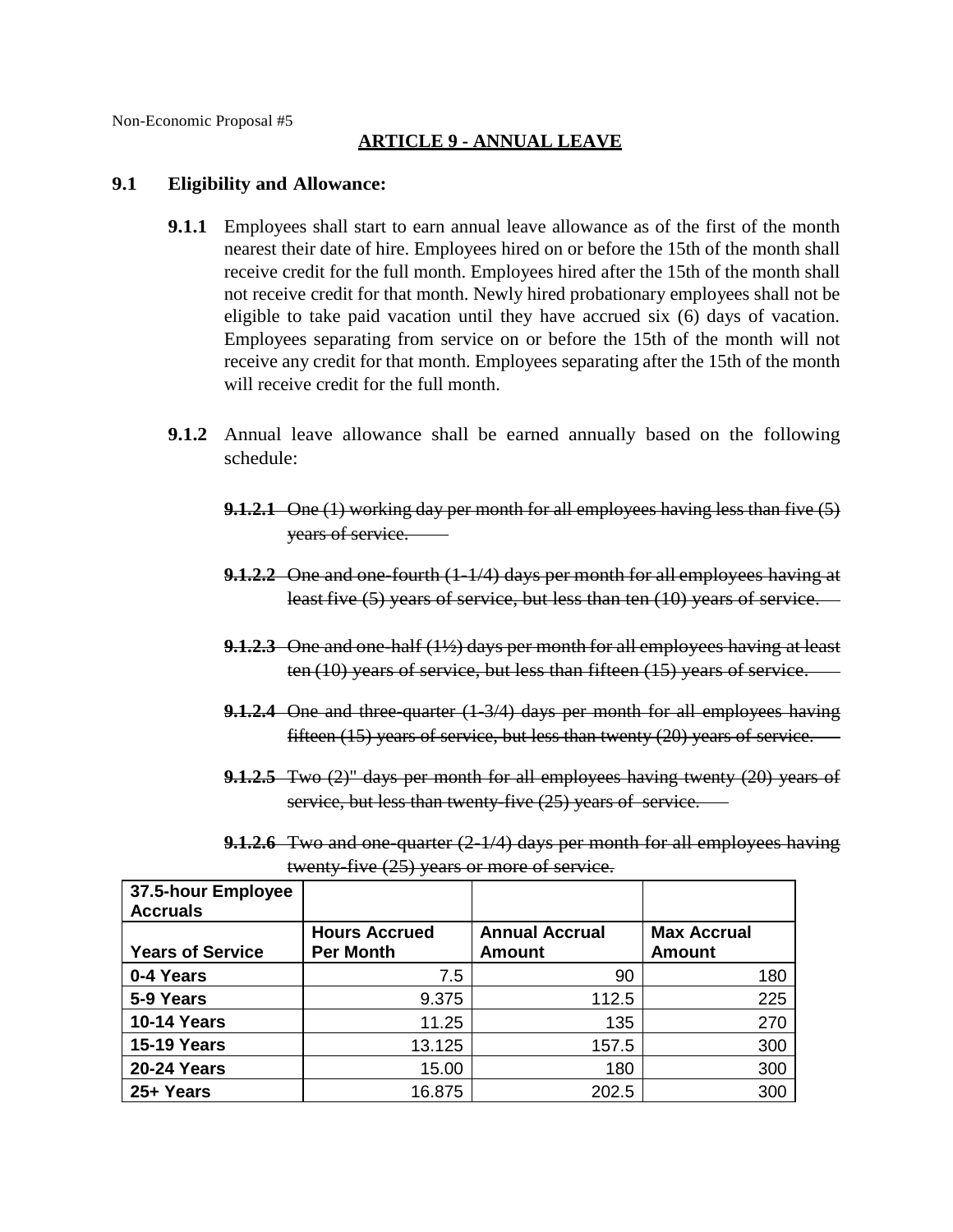| 40-hour Employee<br><b>Accruals</b> |                          |                       |                    |
|-------------------------------------|--------------------------|-----------------------|--------------------|
|                                     | <b>Hours Accrued Per</b> | <b>Annual Accrual</b> | <b>Max Accrual</b> |
| <b>Years of Service</b>             | <b>Month</b>             | <b>Amount</b>         | <b>Amount</b>      |
| 0-4 Years                           | 8                        | 96                    | 192                |
| 5-9 Years                           | 10                       | 120                   | 240                |
| <b>10-14 Years</b>                  | 12                       | 144                   | 288                |
| <b>15-19 Years</b>                  | 14                       | 168                   | 320                |
| <b>20-24 Years</b>                  | 16                       | 192                   | 320                |
| 25+ Years                           | 18                       | 216                   | 320                |
|                                     |                          |                       |                    |

- **9.2 Annual Leave Pay**: The rate of annual leave pay shall be the employee's regular rate of pay in effect were the employee on the job at thetime.
- **9.3** Choice of Annual Leave Period:
	- **9.3.1** Annual leave shall normally be granted at the time requested by the employee. If the nature of the work makes it necessary to limit the number of employees on vacation at the same time, the employee with the most seniority shall be given his/her choice of annual leave period. In the event of any conflict over annual leave periods, however, a senior employee shall not be allowed totake more than twenty (20) days' annual leave during such period.
	- **9.3.2** Annual leave may be accumulated to a total of twice the amount earned annually or to a maximum amount of **three hundred (300) hours for 37.5 hour employees or three hundred twenty (320) hours for 40 hour employees** forty (40) working days' credit, whichever is the lesser. Any annual leave accumulated beyond this limit will be forfeited, unless the employee is asked in writing by his/her Department Head to defer his/her vacation because of work schedules. In this case the annual leave shall not be forfeited. An employee may not be paid additional compensation for earned vacation time not taken, except at the time of severance from the County employment as hereinafterprovided.

#### **9.4 Bidding Procedures:**

- **9.4.1** To the extent that vacation time has been accrued, each employee shall be allowed to take at least four (4) weeks of accrued vacation time per year, two (2) weeks of which may be taken consecutively. Vacation time can be taken any time depending on the service requirements of the Department. Primary and secondary bids shall be bid by seniority.
- **9.4.2** In addition to primary and secondary bids, vacation can be requested on a first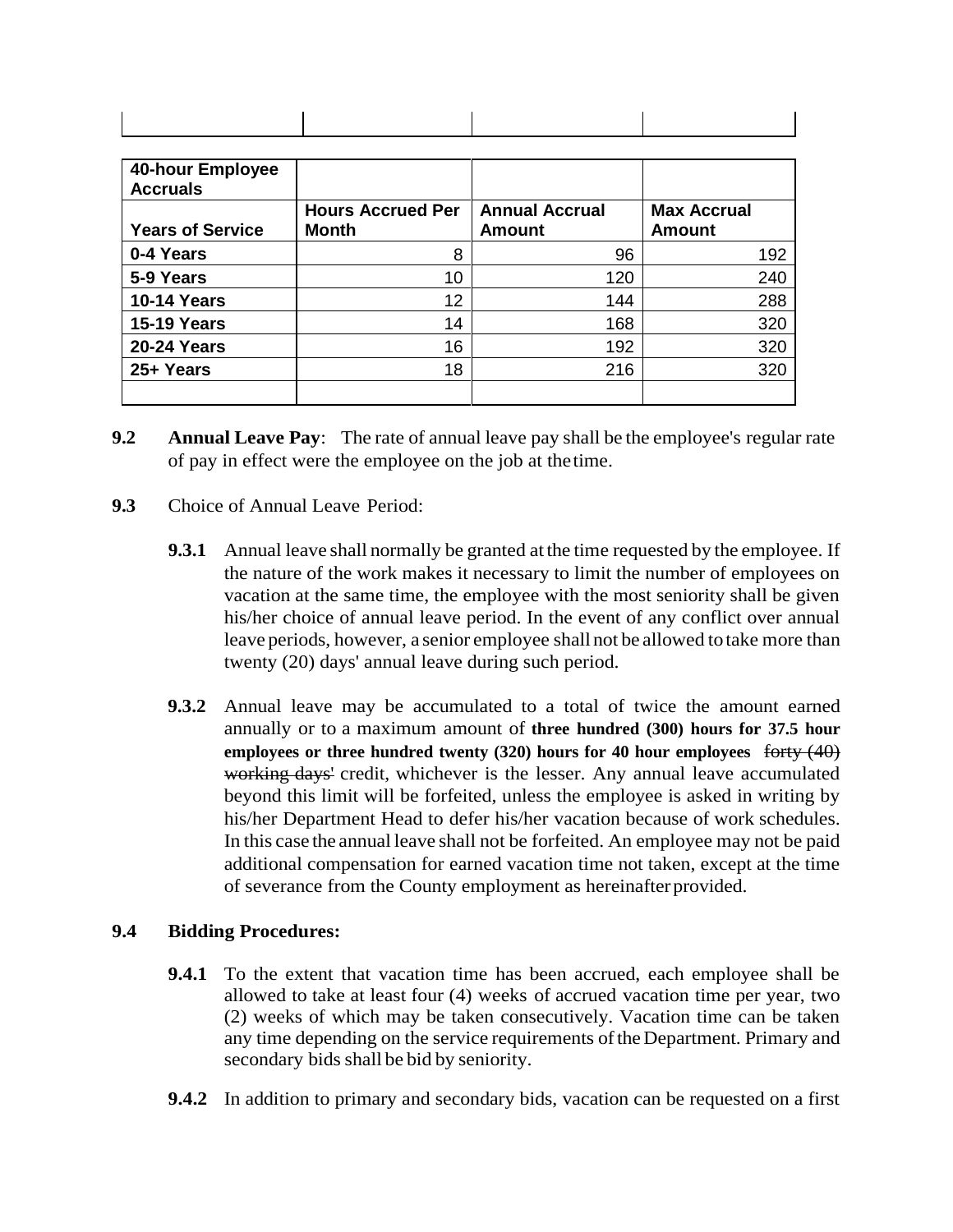come first serve, day by day basis by mutual agreement. Except in cases of emergency, requests will be made at least twenty-one (21) calendar days before the date requested.

**9.5 Holiday During Vacation Period:** If a holiday occurs during the calendar week in which a vacation is taken by an employee, such holiday shall not be charged to the employee's annual leave.

# **9.6 WorkingDuringVacationPeriod:**

Any employee who is required to return from vacation and does work during his/her vacation period shall be paid for regular hours at a rate of time and one-half (1-1/2) his/her regular rate. Any employee may return to work at the request of the Employers but shall have the option to refuse without any threat of discrimination. In addition, the employee's vacation (with pay) shall be rescheduled to any future period the employee may request. Non-refundable expenses made toward preapproved vacation plans that are aborted or postponed due to work requirements will be reimbursed up to the actual verified loss. These non-refundable expenses may include, but are not limited to: Prepaid travel tickets, rentals, and reservations with cancellation penalties and must be verified with documentation.

#### **9.7 Vacation Rights** in **Case of Layoff or Separation:**

Any employee who is laid off, discharged or separated from the service of the Employer for any reason, prior to taking his/her vacation, shall be compensated in cash for the unused vacation, he/she has accumulated at the time of separation which is computed based upon his/her base pay plus longevity if applicable. For retirement purposes, vacation payoff shall be limited to **three hundred (300) hours for 37.5 hour employees or three hundred twenty (320) hours for 40 hour employees** thirty (30) days.

# **TENTATIVE AGREEMENT REACHED ON: 03/22/2022**

**Cordon Smith, Jr. (Mar 24, 2022 10:00 PDT)** 

For the Union: The County: For the County: